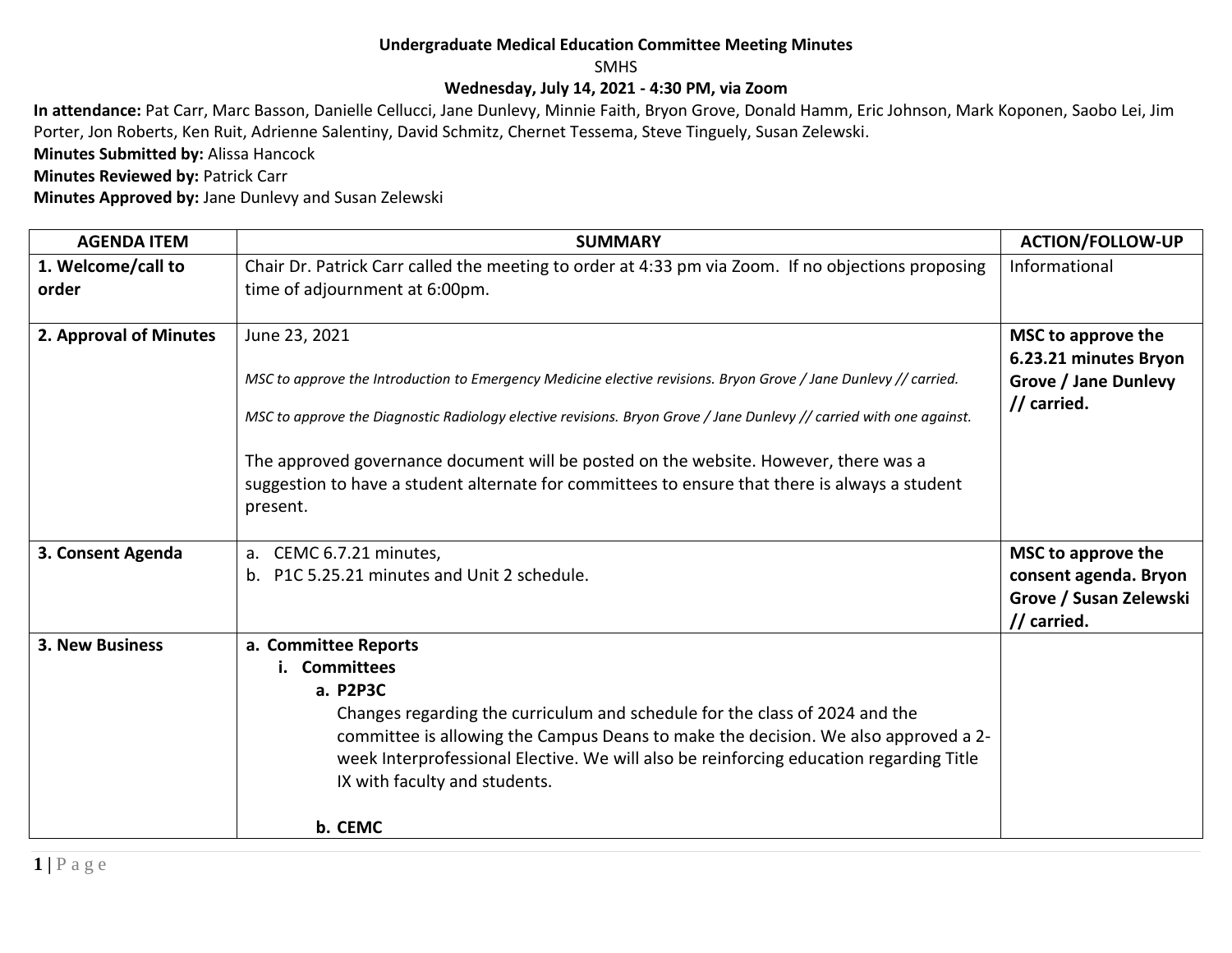|                   | 1. Phase 1 Report template<br>The ad hoc group has meet and is in the process of editing the unit, phase and<br>curriculum reports, per the direction of UMEC at the last meeting. We are hoping<br>to present the reports at the next meeting.                                                                                                                                                                                                                                                                                                                                                                                                                                                                                                                                                                                                                                                                                                                                    |                                                                                         |
|-------------------|------------------------------------------------------------------------------------------------------------------------------------------------------------------------------------------------------------------------------------------------------------------------------------------------------------------------------------------------------------------------------------------------------------------------------------------------------------------------------------------------------------------------------------------------------------------------------------------------------------------------------------------------------------------------------------------------------------------------------------------------------------------------------------------------------------------------------------------------------------------------------------------------------------------------------------------------------------------------------------|-----------------------------------------------------------------------------------------|
|                   | c. P1C<br>No Report. (pending recommendation on Doctoring Skills remediation process)                                                                                                                                                                                                                                                                                                                                                                                                                                                                                                                                                                                                                                                                                                                                                                                                                                                                                              |                                                                                         |
|                   | d. DQIP - Office of Medical Accreditation: EASRC/SASRC/FASRC<br>There is a new Campus Dean in Fargo (Dr. Scott Engum). A quick explanation of what<br>this office does to in regards to LCME and the preparation and the DQIP focuses on<br>the quality improvement.<br>e. Ad hoc Committees                                                                                                                                                                                                                                                                                                                                                                                                                                                                                                                                                                                                                                                                                       |                                                                                         |
|                   |                                                                                                                                                                                                                                                                                                                                                                                                                                                                                                                                                                                                                                                                                                                                                                                                                                                                                                                                                                                    |                                                                                         |
| 4. Special Orders | a. Standard 6<br>Reviewed by Nadia Toumeh and she submitted a few questions she had.<br>Element 6.2 - Suggested a clarification of what participation means on a rotation, as it was a<br>little unclear to her. However, P2P3C did leave the definition broad intentionally to encourage<br>more student participation instead of being an observer. Pat Carr will follow up with Nadia.<br>Element 6.5 - She wondered if the difference in how electives are chosen should be outlined<br>Element 6.6 – She would like to see more details about how service learning / community<br>service learning is encouraged to students.<br>Element 6.8 - Wondering if electives weeks were counted as instructional weeks. Based on the<br>table she was unclear if they were. However, this is a table that is provided to us to complete,<br>so there is not much we can do to change the table. However, the table will be review and<br>could add a note for clarification on this. | MSC to accept the<br>review of Standard 6.<br>Jane Dunlevy / Bryon<br>Grove // carried. |
|                   | b. Policy 4.21 (Clinical Supervision)                                                                                                                                                                                                                                                                                                                                                                                                                                                                                                                                                                                                                                                                                                                                                                                                                                                                                                                                              | MSC to approve the                                                                      |
|                   | Addition of ADSAA as back up to Campus Deans<br>i.<br>This edit was from a suggestion from the students who wanted a back-up person if they                                                                                                                                                                                                                                                                                                                                                                                                                                                                                                                                                                                                                                                                                                                                                                                                                                        | edit of adding the<br><b>Assistant Dean of</b>                                          |
|                   | were unable to get ahold of their campus dean for real-time reporting. We added the                                                                                                                                                                                                                                                                                                                                                                                                                                                                                                                                                                                                                                                                                                                                                                                                                                                                                                | <b>Student Affairs &amp;</b>                                                            |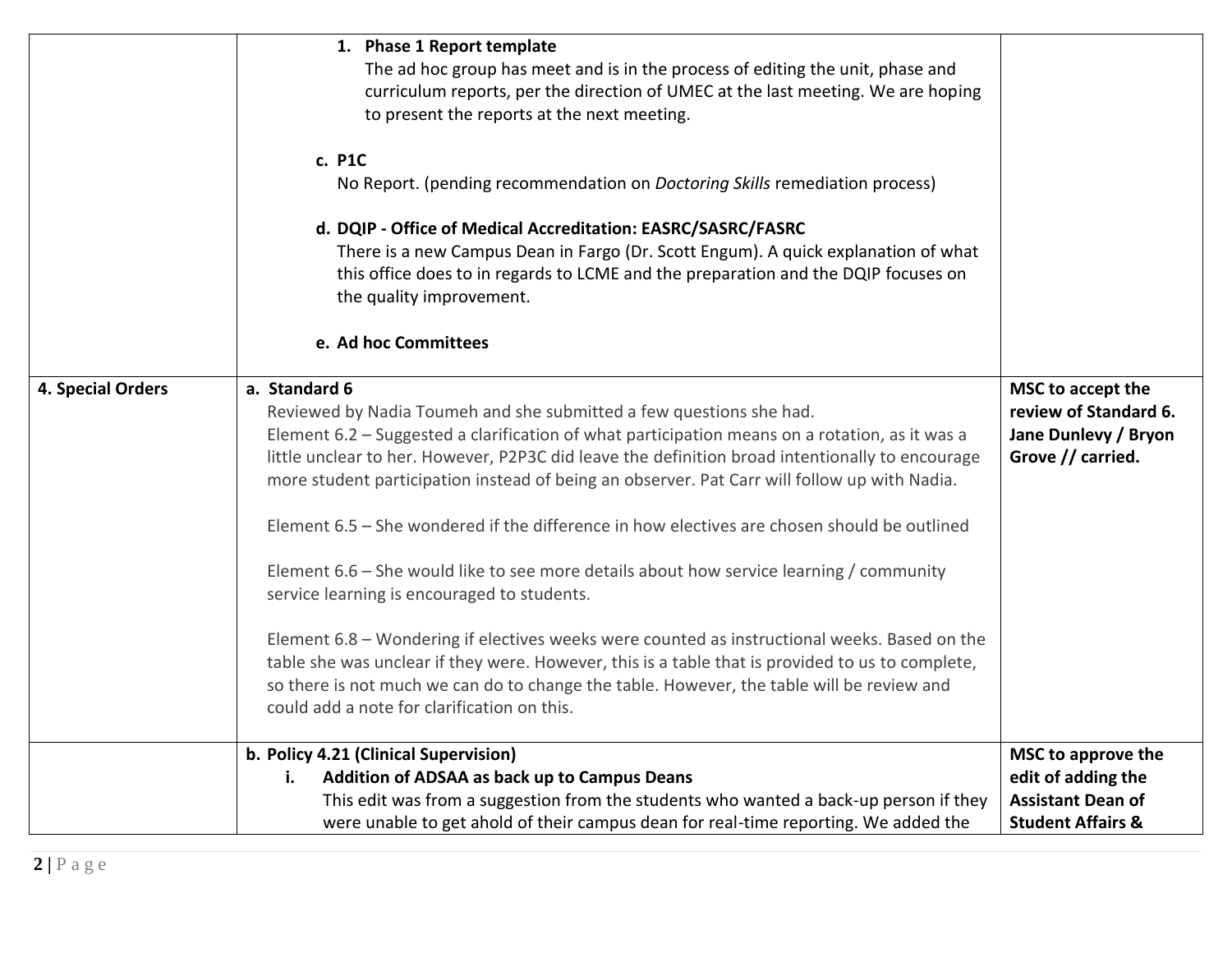| Assistant Dean of Student Affairs & Admissions (ADSAA) as the back-up contact.                                                                                                                                                                                                                                                                                                                                                                                                                                                                                                                          | <b>Admissions (ADSAA) as</b><br>the back-up contact.<br>Jane Dunlevy / Susan<br>Zelewski // carried.                                     |
|---------------------------------------------------------------------------------------------------------------------------------------------------------------------------------------------------------------------------------------------------------------------------------------------------------------------------------------------------------------------------------------------------------------------------------------------------------------------------------------------------------------------------------------------------------------------------------------------------------|------------------------------------------------------------------------------------------------------------------------------------------|
| c. ISA Report 5.1.5.1, 5.1.6, 5.1.7, 5.1.8, 5.1.9, 5.1.9.1<br>5.1.5 - We are updating the iSPIRAL self-evaluation for students to list 2 specific items that are<br>going well and that they could improve.<br>5.1.6 - Students would like more IPE opportunities outside the classroom and Dr. Eric Johnson<br>and Michelle Montgomery have been working on this to try to increase the number of<br>experiences available to students.                                                                                                                                                                | MSC to approve the<br>review of ISA question<br>5.1.5 to 5.1.9 with<br>action items. Jane<br><b>Dunlevy / Bryon Grove</b><br>// carried. |
| It was recommended that we do follow up with student on this to let them know that their<br>recommendation is being worked on. This is important to do for the bigger changes or ideas<br>are brought up, along with the dates and committees in which these bigger ideas are going to<br>be discussed for students to attend if they wish. Another suggestion was to keep a running list<br>of feedback received from students and the status or outcome of action we are taking.                                                                                                                      |                                                                                                                                          |
| 5.1.7 & 5.1.8 - Regarding SIMPLE and ACHIEVE sessions. Students would like to provide<br>immediate feedback on a session instead of waiting to end of unit and to be able to ask<br>questions about the experience. They would also like trigger warning ahead of the sessions,<br>especially for some of the more difficult topics, and we have started to list the topic for each<br>session and allow students to provide feedback for both SIMPLE and ACHIEVE sessions.                                                                                                                             |                                                                                                                                          |
| ACTION ITEM: Ask the ISA team for clarification about the feedback on the sessions. Do they<br>want additional survey's or just more specific questions regarding the SIMPLE and ACHIEVE<br>sessions on their mid/end of unit survey's? We want to limit survey burnout.                                                                                                                                                                                                                                                                                                                                |                                                                                                                                          |
| 5.1.9 - Students didn't understand the appeals process and want more transparency on the<br>process. However, every student that is in the appeals range has a long meeting with Drs. Pat<br>Carr and Jim Porter and received all the information. They will now have the policy to access at<br>any point along with all their grades. If students want to review their exam, the process will be<br>laid out for them. The process in how the students can review their exams should be revisited<br>with the ISA team. Currently, Dr. Pat Carr reviews the exams with each student individually, per |                                                                                                                                          |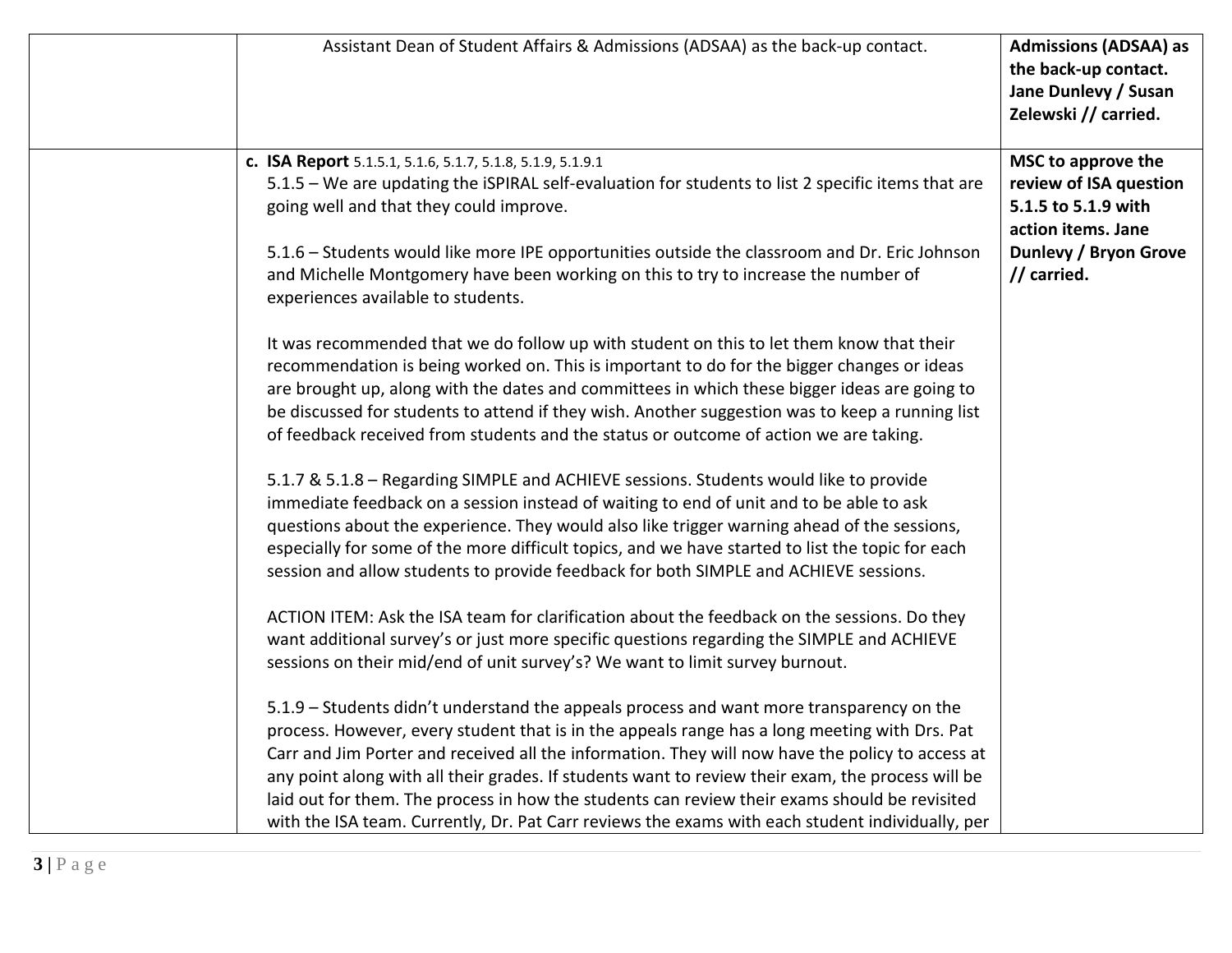|                               | request.                                                                                                                                                                                                                                                                                                      |               |
|-------------------------------|---------------------------------------------------------------------------------------------------------------------------------------------------------------------------------------------------------------------------------------------------------------------------------------------------------------|---------------|
|                               | d. Y2Q<br>#6 - Students were satisfied with their education and we scored above average.                                                                                                                                                                                                                      |               |
|                               | #10& 11 – We dropped some on students knowing about the mistreatment policies and<br>reporting procedures, but are still above the mean and about the 50 percentile. This year we<br>have started to really push policy knowledge and have included them on some quizzes very<br>early on in their education. |               |
|                               | #12 - Regarding diversity and identity in the school and how students felt among their<br>classmates and we scored about the 90 percentile in most categories not only for UND but<br>nationally as well.                                                                                                     |               |
|                               | #13, 15 & 16 – We scored about the 90 percentile, which is great.                                                                                                                                                                                                                                             |               |
|                               | #17 - Is about tutoring and academic advising. We could do better. We did start a student peer<br>tutoring program, but then COVID made it very challenging and we plan to start the program<br>up again once the 2 <sup>nd</sup> year medical students return to the building.                               |               |
|                               | #32 – We are 1.5 reported under the occasional section that they were embarrassed, sexual,<br>and racial/ethnic and sexual orientation remarks made to them. These incidents are reports to<br>the department chairs right away. Our goal is for these to be zero.                                            |               |
|                               | ACTION ITEM: ask chairs to follow up with action that was taken with the faculty member or<br>ask them to mention it in a faculty meeting and invite faculty members for discussion and to<br>possible ask Dr. Don Warne to talk in a meeting.                                                                |               |
|                               | We will continue the narrative review next meeting.                                                                                                                                                                                                                                                           |               |
| <b>5. Unfinished Business</b> | a. Review of action item table                                                                                                                                                                                                                                                                                | <b>Tabled</b> |
|                               | b. Curriculum renewal update                                                                                                                                                                                                                                                                                  | <b>Tabled</b> |